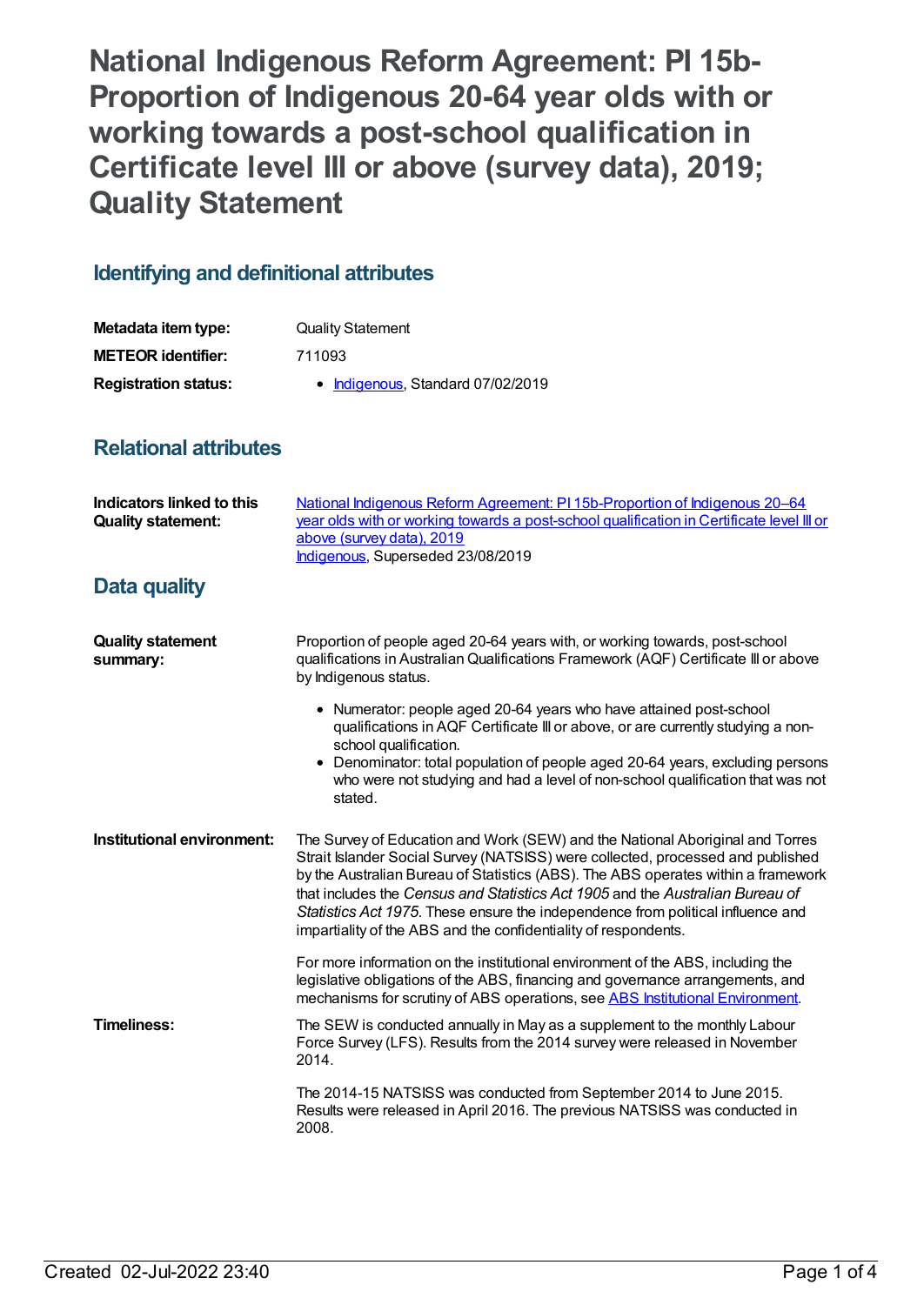| <b>Accessibility:</b> | The data for the SEW are available from the ABS website in the publication<br>Education and Work, Australia (ABS 2014) This measure is also released as part<br>of a SEW detailed education data cube.                                                                                                                                                                                                                                                                                                                                                                                                                                 |
|-----------------------|----------------------------------------------------------------------------------------------------------------------------------------------------------------------------------------------------------------------------------------------------------------------------------------------------------------------------------------------------------------------------------------------------------------------------------------------------------------------------------------------------------------------------------------------------------------------------------------------------------------------------------------|
|                       | Additional data are available at cost upon request through the National Information<br>Referral Service. The survey microdata are available through the TableBuilder<br>product, Microdata: Education and Work, Australia (ABS 2015).                                                                                                                                                                                                                                                                                                                                                                                                  |
|                       | The data for the NATSISS are available from the ABS website in the publication<br>National Aboriginal and Torres Strait Islander Social Survey, 2014-15 (ABS<br>2016a). Other information from the survey is available on request.                                                                                                                                                                                                                                                                                                                                                                                                     |
| Interpretability:     | Information on how to interpret and use the data appropriately is available from the<br>National Aboriginal and Torres Strait Islander Social Survey: User Guide, 2014-<br>15 (ABS 2016a) and Explanatory Notes in Education and Work, Australia (ABS<br>2014).                                                                                                                                                                                                                                                                                                                                                                        |
| <b>Relevance:</b>     | The SEW collects information on level of highest non-school qualification and level<br>of current study. The classification of qualifications used is the Australian Standard<br>Classification of Education (ASCED) 2001 (ABS 2001).                                                                                                                                                                                                                                                                                                                                                                                                  |
|                       | For some respondents, information is supplied by another household resident<br>(referred to as 'Any Responsible Adult'), such as a parent, partner or unrelated<br>adult. While this is a standard survey methodology, answers to some questions<br>may occasionally differ from those that would have been supplied in a personal<br>interview.                                                                                                                                                                                                                                                                                       |
|                       | While Indigenous status is collected in the SEW, the survey sample and<br>methodology are not designed to provide output that separately identifies<br>Aboriginal and/or Torres Strait Islander people. The SEW can, however be used for<br>providing non-Indigenous comparisons.                                                                                                                                                                                                                                                                                                                                                      |
|                       | The SEW and NATSISS collect information on current study, level of current study<br>and qualifications.                                                                                                                                                                                                                                                                                                                                                                                                                                                                                                                                |
| <b>Accuracy:</b>      | The 2014 SEW response rate was 92%, which constituted 39,100 completed<br>interviews. The 2014 response rate was consistent with that in previous years.                                                                                                                                                                                                                                                                                                                                                                                                                                                                               |
|                       | The data for the SEW are collected from an ARA on behalf of other members of the<br>household and are weighted for nonresponse. The 2014-15 NATSISS was<br>conducted in all states and territories, including very remote areas. Non-private<br>dwellings such as hotels, motels, hospitals, nursing homes and short-stay caravan<br>parks were excluded from the survey. The final response rate for the 2014-15<br>NATSISS was 80.3%.                                                                                                                                                                                                |
|                       | The NATSISS and the SEW are weighted to account for non-response.                                                                                                                                                                                                                                                                                                                                                                                                                                                                                                                                                                      |
|                       | As they are drawn from a sample survey, data for the indicator are subject to<br>sampling error. Sampling error occurs because only a small proportion of the<br>population is used to produce estimates that represent the whole population.<br>Sampling error can be reliably estimated as it is calculated based on the scientific<br>methods used to design surveys. Rates should be considered with reference to<br>their Relative Standard Error (RSE). Estimates with RSEs between 25% and 50%<br>should be used with caution. Estimates with RSEs greater than 50% are generally<br>considered too unreliable for general use. |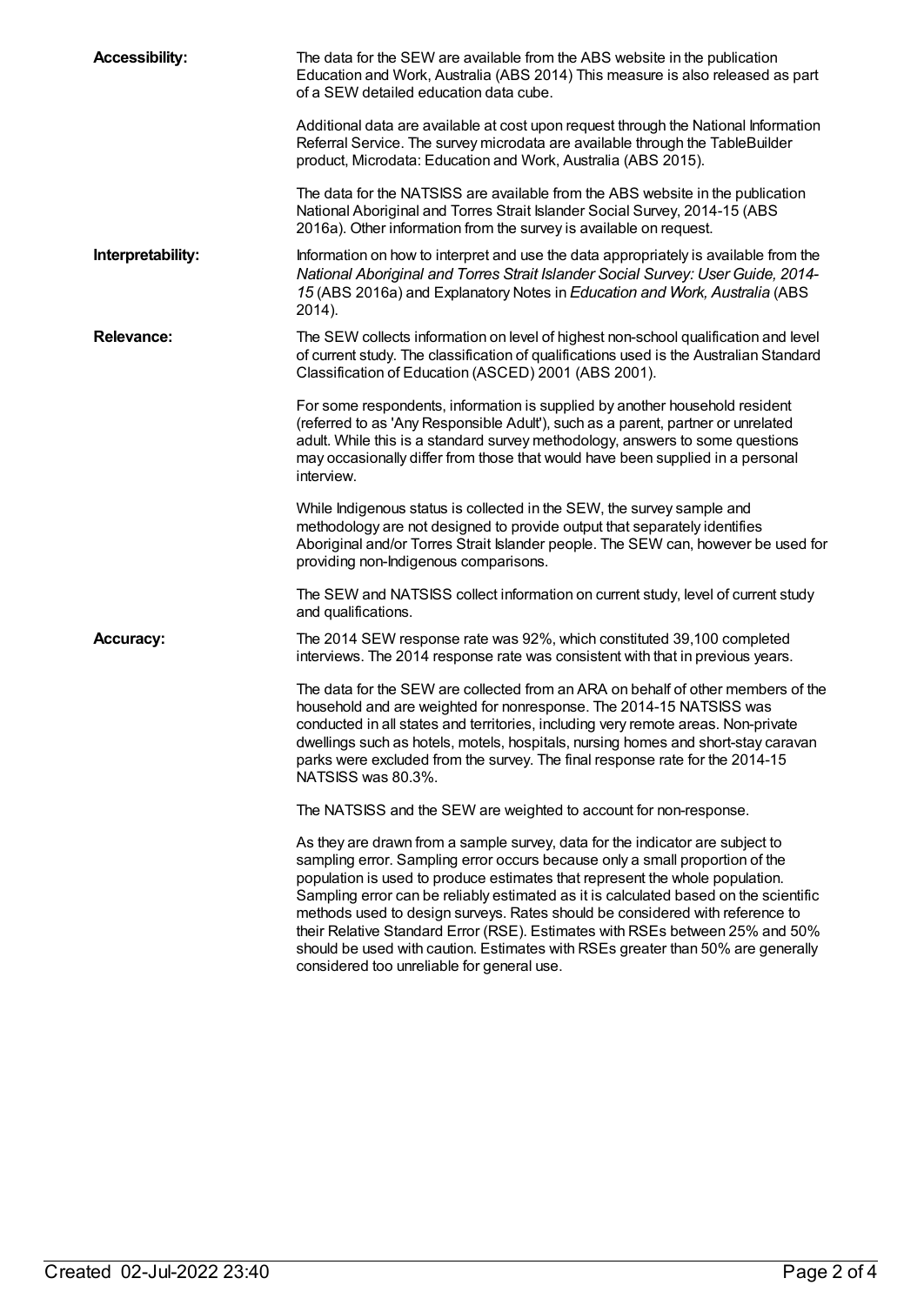**Coherence:** Both the numerator and denominator for non-Indigenous persons come from the SEW. Measures based on the 2014 SEW are consistent with those supplied for the Council of Australian Governments (COAG) reporting from previous cycles of this survey.

> The SEW excludes people living in Indigenous communities. Since 2009, SEW has included people living in 'very remote' areas who are not in Indigenous communities. Prior to SEW 2009, all persons living in 'very remote' parts of Australia were excluded. Nationally, less than 1% of persons in scope of the SEW live in 'very remote' areas that are not Indigenous communities. In the Northern Territory, this proportion is higher, at around 8%.

Persons who are permanently unable to work were included in the scope of SEW for the first time in 2013. There were an estimated491,170 people who reported being permanently unable to work in May 2014.

The Australian Standard Classification of Education (ASCED) (ABS 2001) has been used in all surveys with education items since 2001 and allows the education and training items between different surveys to be compared.

The Census of Population and Housing and the Survey of Qualifications and Work (ABS 2016b) also provide information on educational attainment.

Both the numerator and the denominator for Aboriginal and/or Torres Strait Islander persons come from the NATSISS. Measures based on the 2014-15 NATSISS are consistent with those supplied for COAG reporting from previous cycles of this survey.

The data items used to construct the measures in the NATSISS and the SEW are consistent and comparable, and support assessment of change over time. While there are a range of differences between the scope, coverage, timing and collection methodologies of the collections, these issues do not affect their broad consistency for this measure.

## **Source and reference attributes**

| <b>Submitting organisation:</b> | Australian Bureau of Statistics                                                                                                                   |
|---------------------------------|---------------------------------------------------------------------------------------------------------------------------------------------------|
| Origin:                         | For the Aboriginal and/or Torres Strait Islander population: the ABS) 2014-15<br>NATSISS.                                                         |
|                                 | For the non-Indigenous population: the ABS SEW data are available annually.                                                                       |
|                                 | These surveys are weighted to benchmarks for the total in-scope population<br>derived from the Estimated Resident Population (ERP).               |
| <b>Reference documents:</b>     | ABS (Australian Bureau of Statistics) 2001. Australian Standard Classification of<br>Education (ASCED), 2001. ABS Cat. no. 1272.0. Canberra: ABS. |
|                                 | ABS 2014. Education and Work, Australia, May 2014. ABS Cat. no. 6227.0.<br>Canberra: ABS.                                                         |
|                                 | ABS 2015. Microdata: Education and Work, May 2014. ABS Cat. no.<br>6227.0.30.001. Canberra: ABS.                                                  |
|                                 | ABS 2016a. National Aboriginal and Torres Strait Islander Social Survey: User<br>Guide, 2014-15. ABS Cat. no. 4714.0. Canberra: ABS.              |
|                                 | ABS 2016b. Qualifications and Work, Australia, 2015. ABS Cat. no. 4235.0.<br>Canberra: ABS.                                                       |

## **Relational attributes**